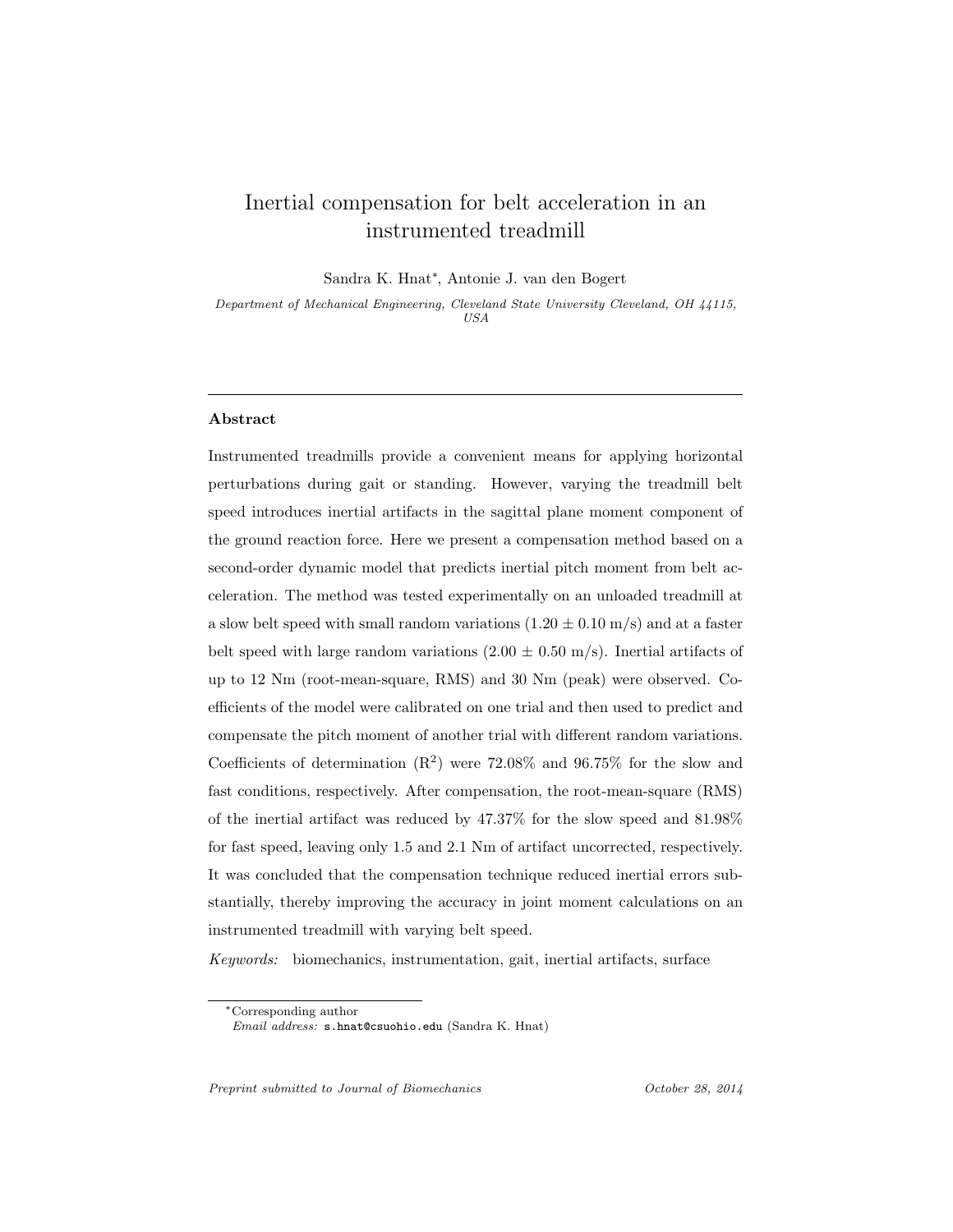#### Word Count: 1562

## 1. Introduction

 Horizontal acceleration of the ground surface is commonly used in experi- ments to perturb posture and gait [\(Park et al., 2004;](#page-6-0) [Chen et al., 2014\)](#page-6-1). In order to determine joint moments during such tests, ground reaction forces must be measured, but this is problematic when the force plate is not rigidly attached to an inertial reference frame. In an accelerating force plate, inertial forces arise due to accelerating masses between the subject's foot and the force sensors. Compensation for these errors in a translating force plate is possible when mass [p](#page-6-2)roperties of the plate are known and accelerations are measured [\(Pagnacco](#page-6-2) [et al., 2000\)](#page-6-2).

 Instrumented treadmills are increasingly available as tools for gait analysis, and these provide a convenient means to apply horizontal surface acceleration during posture and gait [\(Owings et al., 2001;](#page-6-3) [Sessoms et al., 2014\)](#page-7-0). It is ex- pected, however, that acceleration of the treadmill belt will induce a sagittal plane moment in the ground reaction force due to the inertia of the belt, rollers, and motor. This moment is an artifact which will directly translate into an error in the sagittal plane joint moments determined from inverse dynamic anal- ysis. Similar errors may occur when belt speed is interactively controlled ("self paced") by the subject in a virtual reality environment [\(Sloot et al., 2014\)](#page-7-1). In this paper we will quantify the inertial artifacts caused by belt speed variations and present a method to compensate for these artifacts.

## 2. Methods

Input signals for control of belt velocity were created using MATLAB/Simulink

(Version 2014a, Mathworks, Natick, MA) as shown in Figure [1.](#page-8-0) A total of four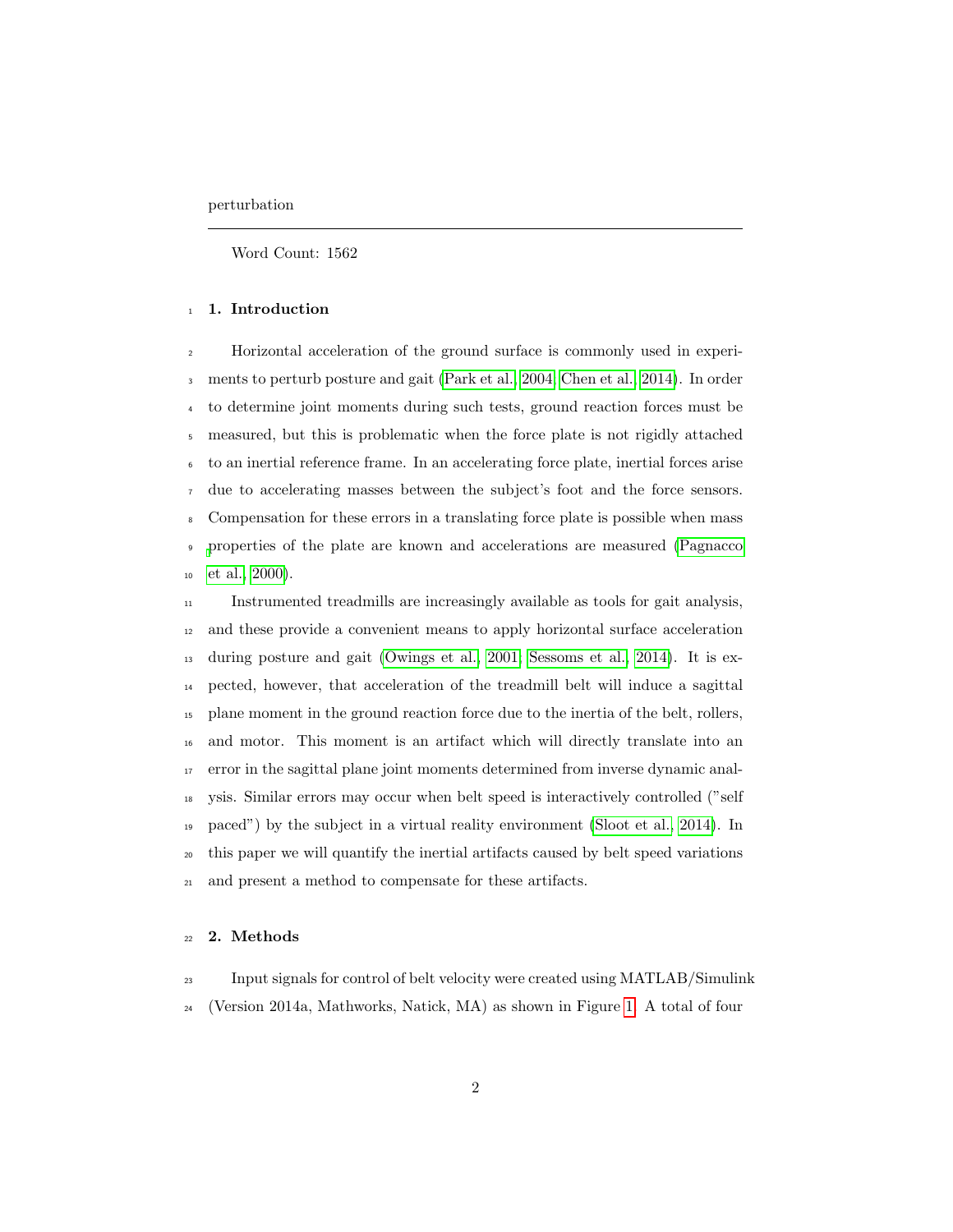6-minute trials were generated, two with mean speed of 1.2 m/s and small per- $_{26}$  turbations, and two with a mean speed of 2.0 m/s and larger perturbations. A random acceleration signal was generated with discrete-time Gaussian white 28 noise and variance in the acceleration was set to  $25 \text{ m}^2/\text{s}^4$  (for the 1.2 m/s trials) and 2000  $\rm m^2/s^4$  (for 2.0 m/s trials), respectively. The signal was clipped 30 at the maximum belt acceleration of  $15 \text{ m/s}^2$ , integrated, and high-pass fil- tered (second-order, Butterworth) with a 0.2069 Hz passband edge frequency to eliminate any velocity drift. The mean velocity was added as a constant to  $\frac{33}{10}$  the random signal and limited to a maximum speed of 3 m/s. Two trials were generated in this manner for each speed, using different random number seeds. The resulting belt velocity signals had a mean and standard deviation of 1.20  $\pm 0.10$  m/s) and  $2.00 \pm 0.50$  m/s, respectively.

 Experiments were performed on a split-belt instrumented treadmill (VG005- A, Motek Medical, Amsterdam, Netherlands). The belt speed signals were used to control the belt speed through software (D-Flow 3.16.2, Motek Medical). The D-Flow software was used to record ground reaction forces and moments and actual belt velocity during the four trials, without external loads applied to the treadmill surface. The sampling rate was 100 Hz.

 The recorded pitch moment (sagittal plane moment) and belt speed were low-pass filtered (second-order, Butterworth) with a 6 Hz cutoff frequency to simulate how signals are typically processed for inverse dynamic analysis of gait [\(van den Bogert et al., 2013\)](#page-7-2). Belt acceleration was derived from the low-pass filtered belt speed by a central difference formula.

 A linear, second-order discrete-time model was used to predict the pitch 49 moment  $M$  from belt acceleration  $a$ :

$$
M_i = \theta_1 M_{i-1} + \theta_2 M_{i-2} + \theta_3 a_i + \theta_4 a_{i-1} + \theta_5 a_{i-2}
$$
 (1)

 One trial at each speed was used to calibrate the model. The five model  $\frac{1}{51}$  coefficients  $\theta$  were determined by minimizing the sum of the squared error be-tween the predicted and measured pitch moment in the calibration trial. The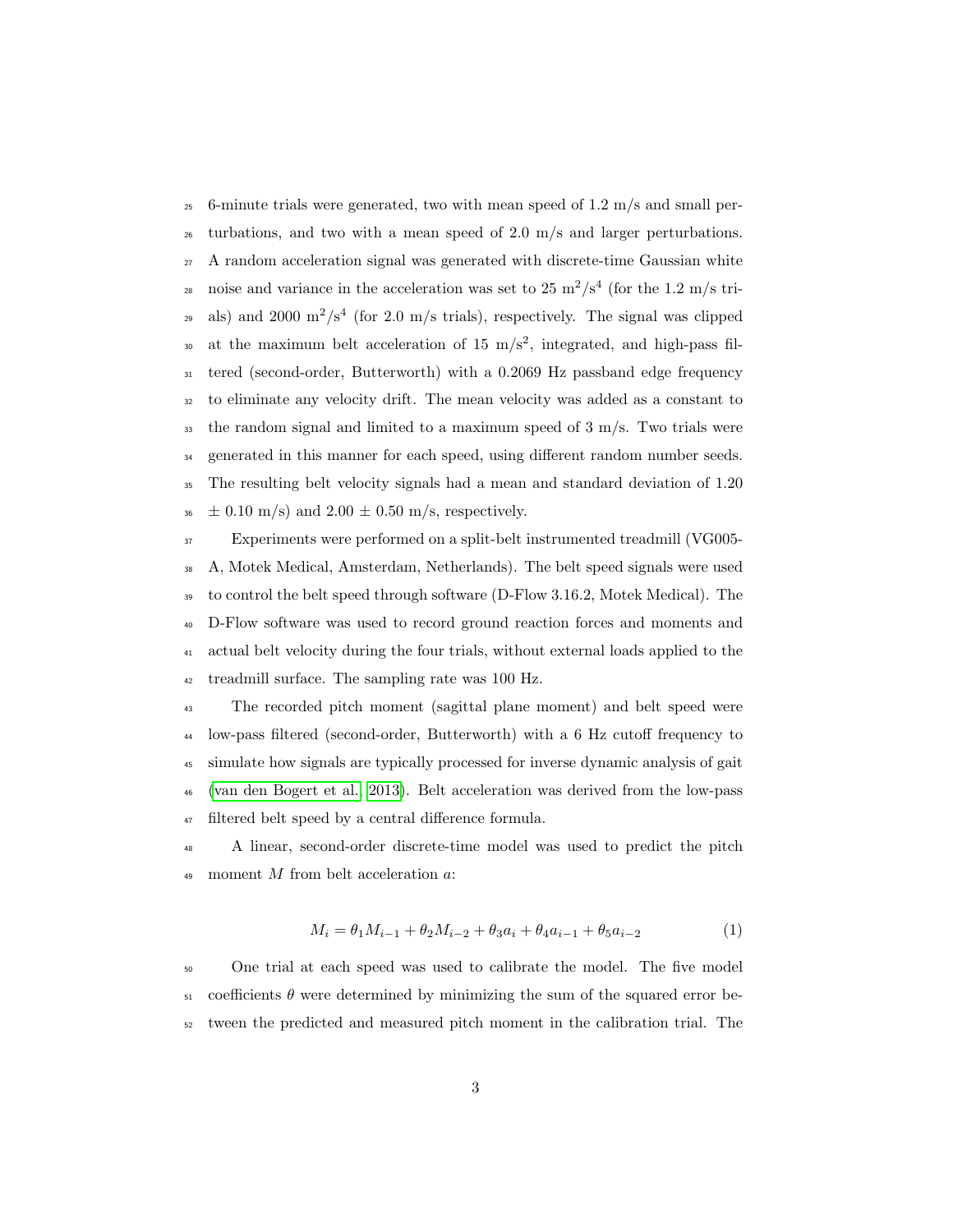minimization was performed in Matlab using the fmincon function.

 The calibrated model was used to predict the pitch moment of the other trial at the same speed, and the predicted moment was subtracted from the recorded moment as would be done when compensating human test data for inertial artifacts. The root-mean-square (RMS) of the uncompensated and compensated s pitch moment were computed. The coefficient of determination  $(R^2)$  verified the <sub>59</sub> predictiveness of the simulation when compared to the measured values.

 The analysis was repeated with low-pass filter cutoff frequencies up to 20 Hz to determine how well the inertial compensation would perform in other move- ments such as sports maneuvers, where the inverse dynamic analysis requires a higher cutoff frequency.

All software and data used are available (Github Repository, 2014,

DOI:10.5281/zenodo.10905).

#### 3. Results

 The pitch moment predicted by the model was in close agreement with the measured pitch moment, as illustrated in Figure [2.](#page-9-0) The predicted moment was generated after calibrating the model using data from the other random trial <sup>70</sup> at the same speed.  $\mathbb{R}^2$  values of 72.08% and 96.75% were obtained for the  $\pi_1$  slow speed (1.2 m/s) and fast speed (2.0 m/s), respectively, and indicate that the model explains most of the pitch moment that is generated by belt speed variations.

 Table [1](#page-11-0) shows the RMS values of pitch moment before and after compensa- tion. Substantial reductions in error were achieved, especially in the high speed condition.

 Figure [3](#page-10-0) shows the pitch moment before and after compensation for cut-off  $\tau_8$  frequencies between 1 and 20 Hz. The relative error reduction is diminished at higher frequencies, but a substantial amount of compensation is still achieved.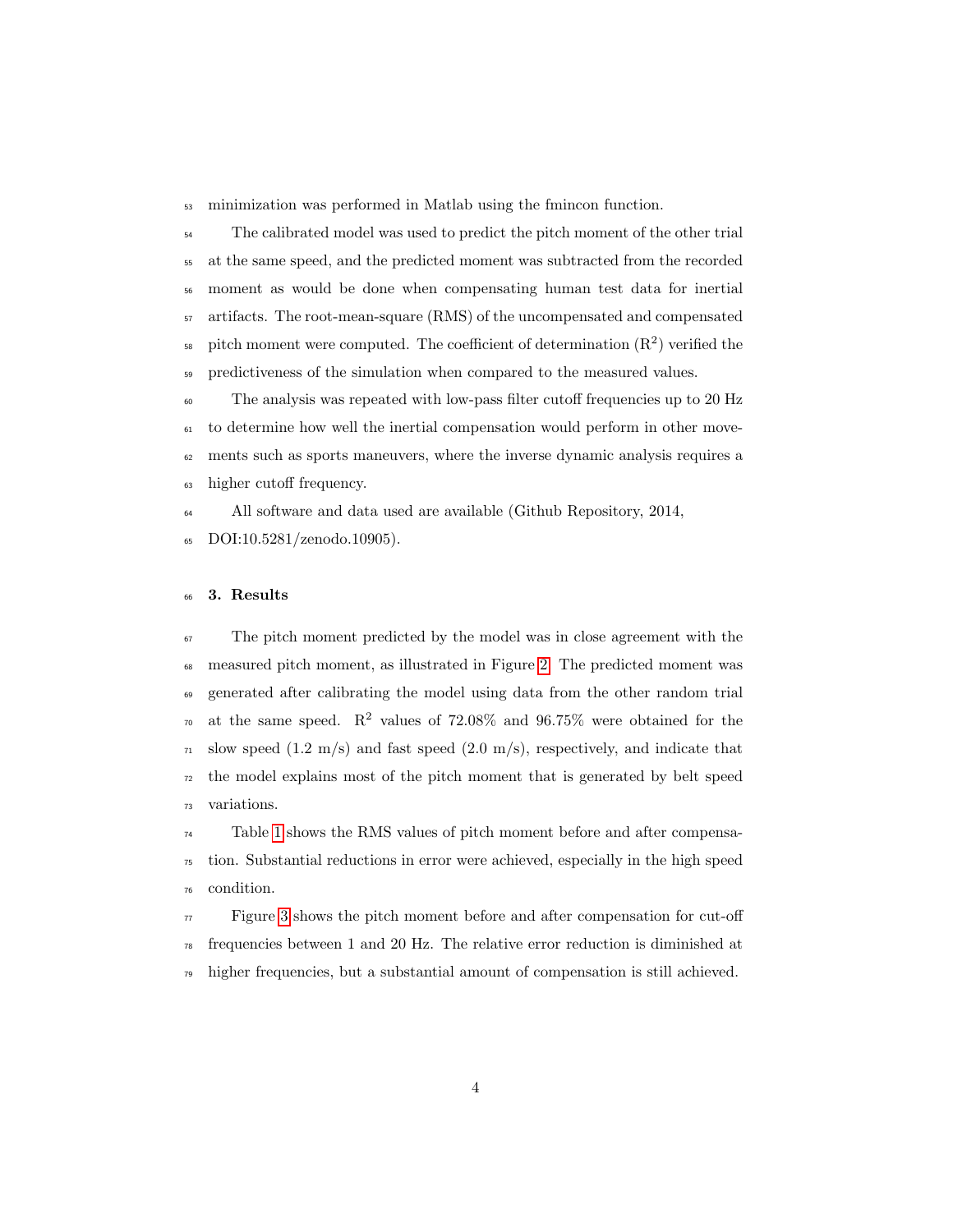#### 4. Discussion

 Accelerating the belt of an instrumented treadmill induces inertial artifacts in the sagittal plane ground reaction moment. To minimize these inertial errors, a compensation method was developed based on a second-order linear model. <sup>84</sup> The method was tested in two experimental conditions: a slow belt speed with <sup>85</sup> small variations  $(1.2 \pm 0.10 \text{ m/s})$  and a fast belt speed with large variations <sup>86</sup> (2.0  $\pm$  0.50 m/s). At the 6 Hz bandwidth that is typically used in gait analysis,  $\frac{87}{100}$  inertial artifacts were reduced by 47% and 82%, respectively, in these conditions. The effectiveness of the method declined somewhat at larger bandwidth (Figure [3\)](#page-10-0), but a substantial fraction of the artifact could still be eliminated.

 Sagittal plane moment between foot and ground is one of the inputs for inverse dynamic analysis of human motion. Inspection of the inverse dynamic equations reveals that any measurement error in this moment will result in an equal error in human joint moments. Peaks in the inertial artifacts during our tests were typically 6 Nm in the slow condition and 30 Nm in the fast condition (Fig. [2\)](#page-9-0). Peak knee joint moments during human gait are about 40 Nm during slow walking [\(van den Bogert et al., 2013\)](#page-7-2), so these inertial artifacts are large. We were able to reduce this error by about half. Our slow condition is representative of an experiment in which gait is perturbed just enough to cause subtle adaptive responses. In more extreme perturbations, such as sudden stopping or starting of the belt, the inertial artifacts would be larger, and as indicated by our fast tests, a much larger fraction of the artifact can be compensated in such conditions.

 We calibrated the model on a trial containing similar belt variations to the trial that requires the compensation. We found, however, that the compen- sation on the slow trials worked almost equally well when the calibration was done on a fast trial. This suggests that the model accurately captured the dy- namic properties of the system, and can be generalized to other movements without requiring recalibration. Other compensation methods using the mathe-matical relationships between motor, pulley, and belt inertias may also describe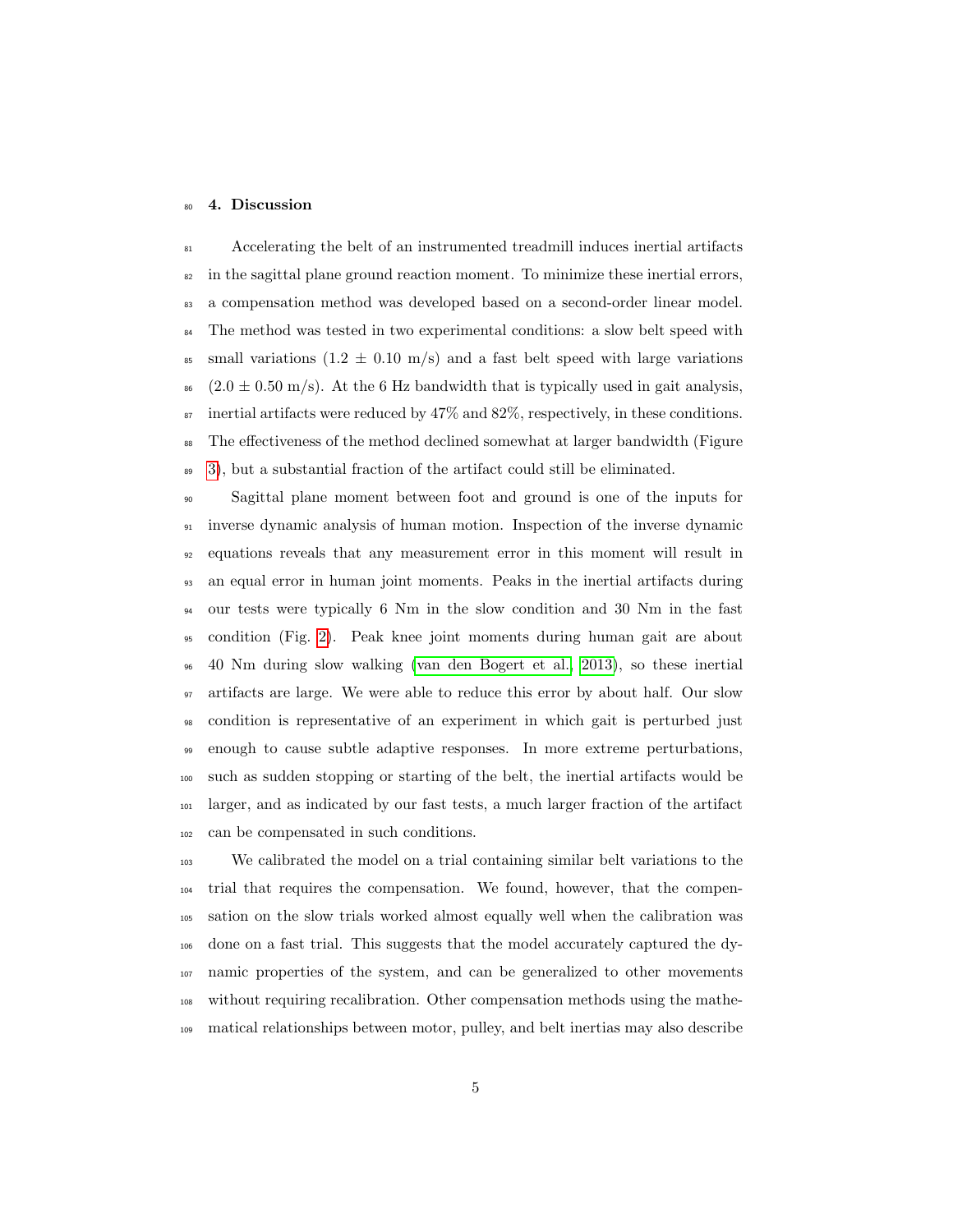the dynamic properties of the system. However, these techniques require more complicated analyses and sufficient knowledge of the mechanical properties of the system. The system identification method presented here does not require such information.

 At 6 Hz bandwidth, there was about 1-2 Nm of sagittal plane moment error that could not be explained or compensated by the model. Some of this may sim- ply be the noise in the force plate system. Additionally, the model predictions were based on belt acceleration, which was estimated by numerical differenti- ation of belt speed data, potentially introducing error. It would be of interest to measure belt acceleration with better instrumentation, instead of using the belt speed information provided by the treadmill control system. Alternatively, the pseudorandom belt speed command signal could be used as input for the model. This would eliminate noise but requires the assumption that the belt speed control system can execute the commanded speed despite horizontal forces applied by a human subject. Finally, the linear second order model may not be able to accurately capture the internal dynamics of the system, especially at higher bandwidth. Unmodeled dynamics may include nonlinearities due to fric- tion and internal vibration modes. Potential improvements to the model include nonlinear system identification approaches or an auto-regressive moving-average exogenous (ARMAX) model that more effectively identifies noise in the system. With the emerging trend of using instrumented treadmills for gait and bal-ance control, this method is simple and easy to implement in other instrumented

 treadmills, as long as they have the ability to control and measure belt veloc- ity. The amount of inertial correction will vary depending on the properties of the treadmill and its instrumentation. Other balance perturbations, such as mediolateral translation or rotations of the walking surface, will require more sophisticated techniques to compensate for inertial effects in the moving force plate. For variations in belt speed, the compensation method presented here is capable of significantly reducing inertial artifacts, thereby allowing joint mo- ments to be measured in experimental conditions where this was previously not possible.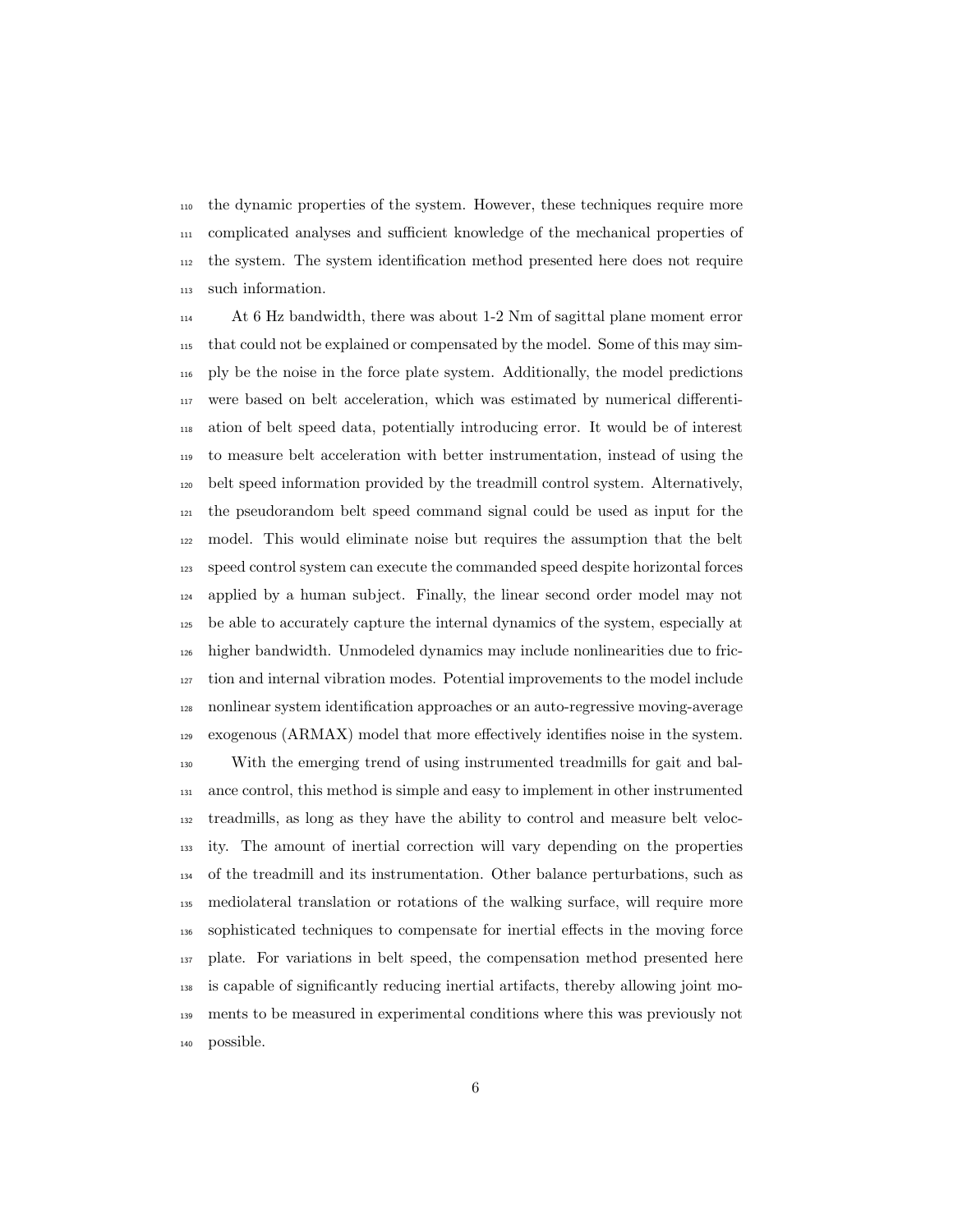#### 5. Acknowledgments

 This research was supported by the National Science Foundation under Grant No. 1344954 and by the Ohio Department of Development, Third Fron- tier Commission. The authors thank Jason K. Moore for his advice regarding readable and reusable code and for validating our methodology.

#### 6. Conflict of Interest Statement

<sup>147</sup> There are no conflicts of interest for any of the authors regarding the research reported in this manuscript.

## 7. References

- <span id="page-6-1"></span> Chen, C. L., Lou, S. Z., Wu, H. W., Wu, S. K., Yeung, K. T., Su, F. C., 2014. Effects of the type and direction of support surface perturbation on postural responses. Journal of Neuroengineering and Rehabilitation 1, 50.
- Hnat, S., Moore, J., van den Bogert, A., 2014. Pitch moment compensation. GitHub Repository.

URL <https://github.com/csu-hmc/pitch-moment-compensation>

- <span id="page-6-3"></span> Owings, T. M., Pavol, M. J., Grabiner, M. D., 2001. Mechanisms of failed recovery following postural perturbations on a motorized treadmill mimic those associated with an actual forward trip. Clinical Biomechanics 16 (9), 813–819.
- <span id="page-6-2"></span> Pagnacco, G., Silva, A., Oggero, E., Berme, N., 2000. Inertially compensated force plate: a means for quantifying subject's ground reaction forces in non-inertial conditions. Biomedical Sciences Instrumentation, 397–402.
- <span id="page-6-0"></span> Park, S., Horak, F., Kuo, A., 2004. Postural feedback responses scale with biomechanical constraints in human standing. Experimental Brain Research  $154 (4), 417-427.$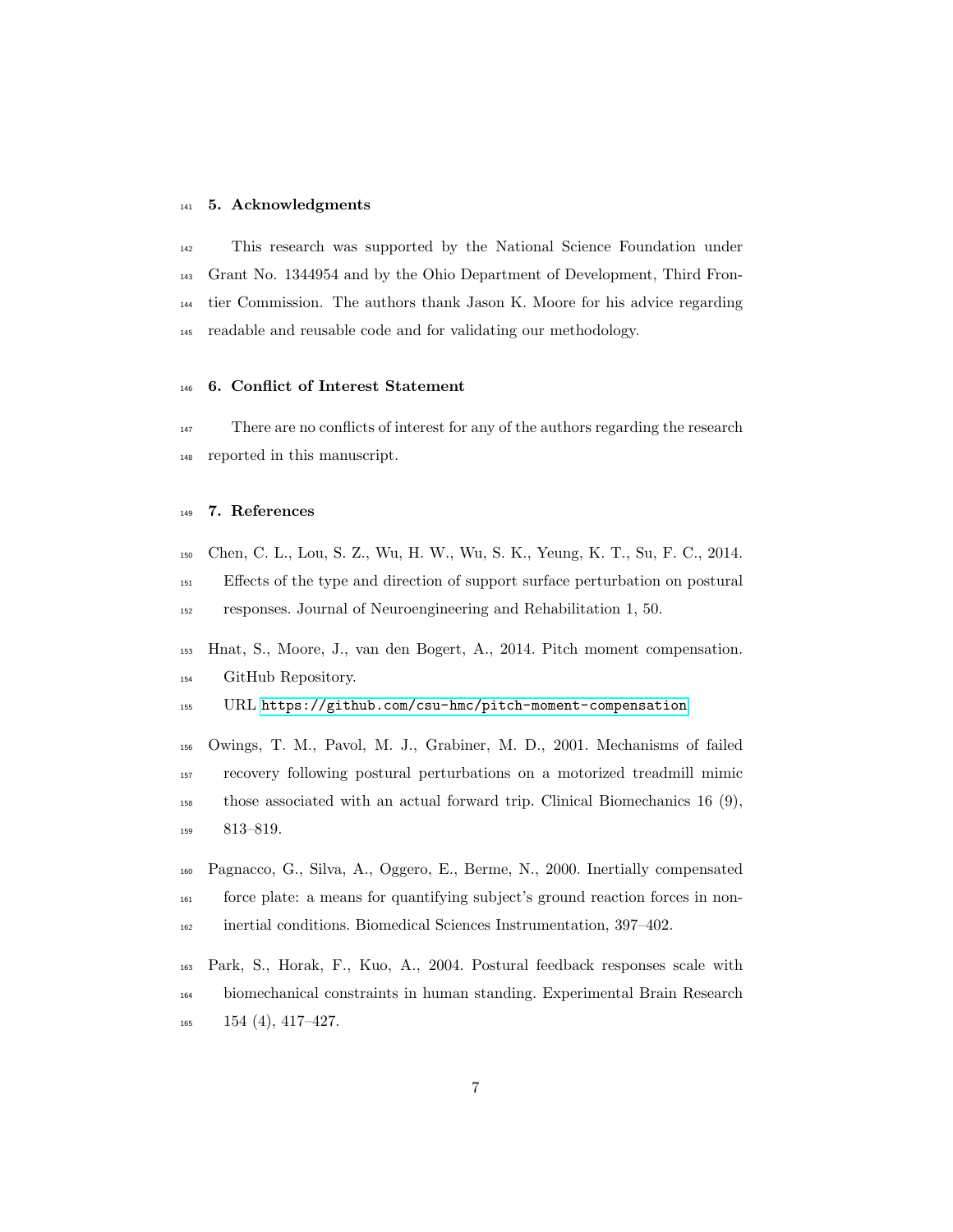- <span id="page-7-0"></span>Sessoms, P. H., Wyatt, M., Grabiner, M., Collins, J.-D., Kingsbury, T., Thesing,
- N., Kaufman, K., 2014. Method for evoking a trip-like response using a treadmill-based perturbation during locomotion. Journal of Biomechanics  $169 \qquad 47 \ (1), 277 - 280.$
- <span id="page-7-1"></span> Sloot, L. H., van der Krogt, M. M., Harlaar, J., 2014. Effects of adding a virtual reality environment to different modes of treadmill walking. Gait and Posture 39 (3), 939-945.
- <span id="page-7-2"></span>van den Bogert, A. J., Geijtenbeek, T., Even-Zohar, O., Steenbrink, F., Hardin,
- E. C., 2013. A real-time system for biomechanical analysis of human move-
- ment and muscle function. Medical and Biological Engineering and Comput-
- ing 154, 1069–1077.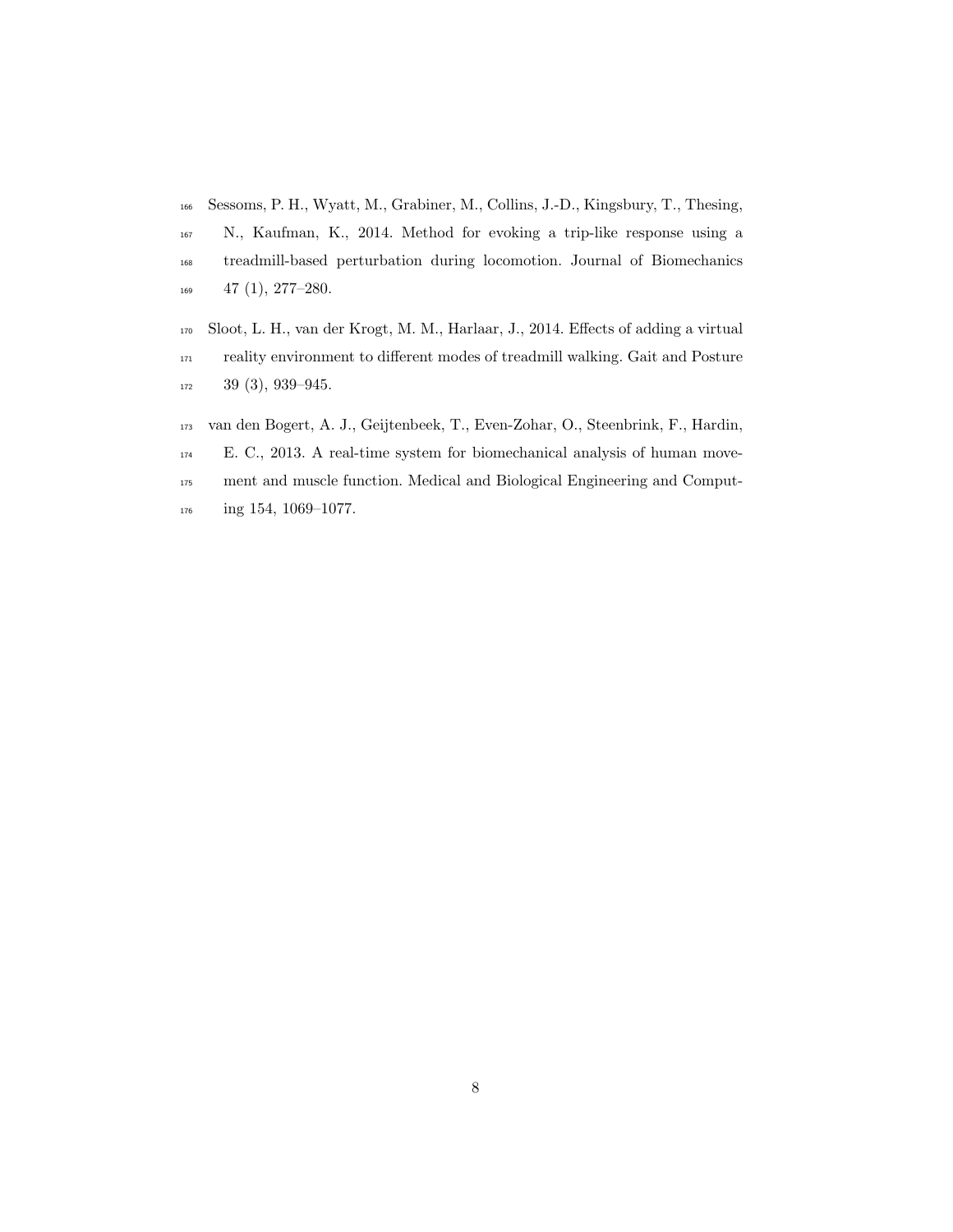

<span id="page-8-0"></span>Figure 1: MATLAB Simulink diagram for creating random belt velocities, in which a random acceleration signal is generated with Gaussian white noise. Belt velocity is obtained by integrating the signal and filtering with a high-pass Butterworth filter to reduce integration drift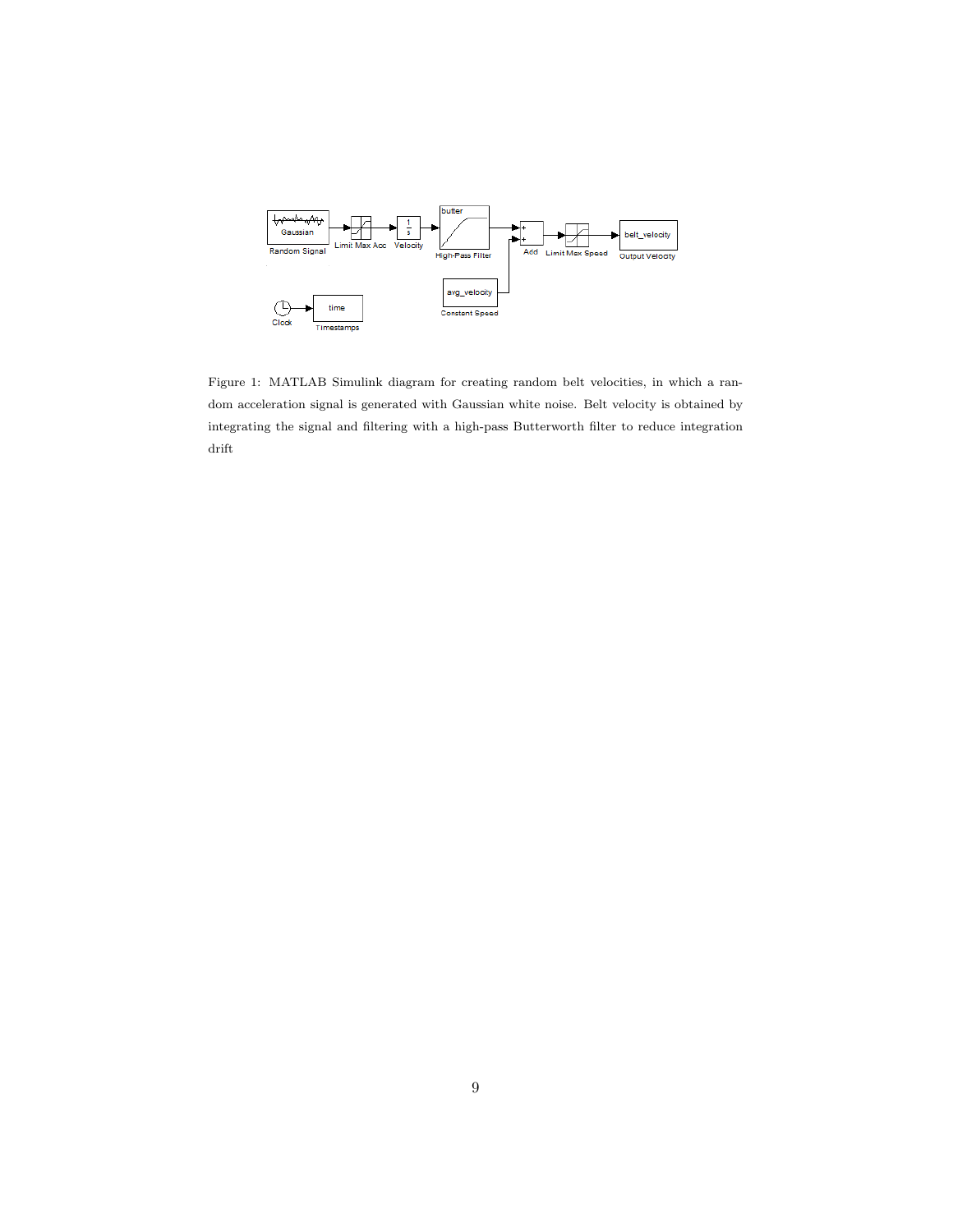

<span id="page-9-0"></span>Figure 2: Measured (black dotted) and predicted (red) pitch moment for the slow (top) and fast (bottom) speeds, with  $R^2$  values of 72.08% and 96.75%, respectively. Only a small section of the 6-minute trial is shown.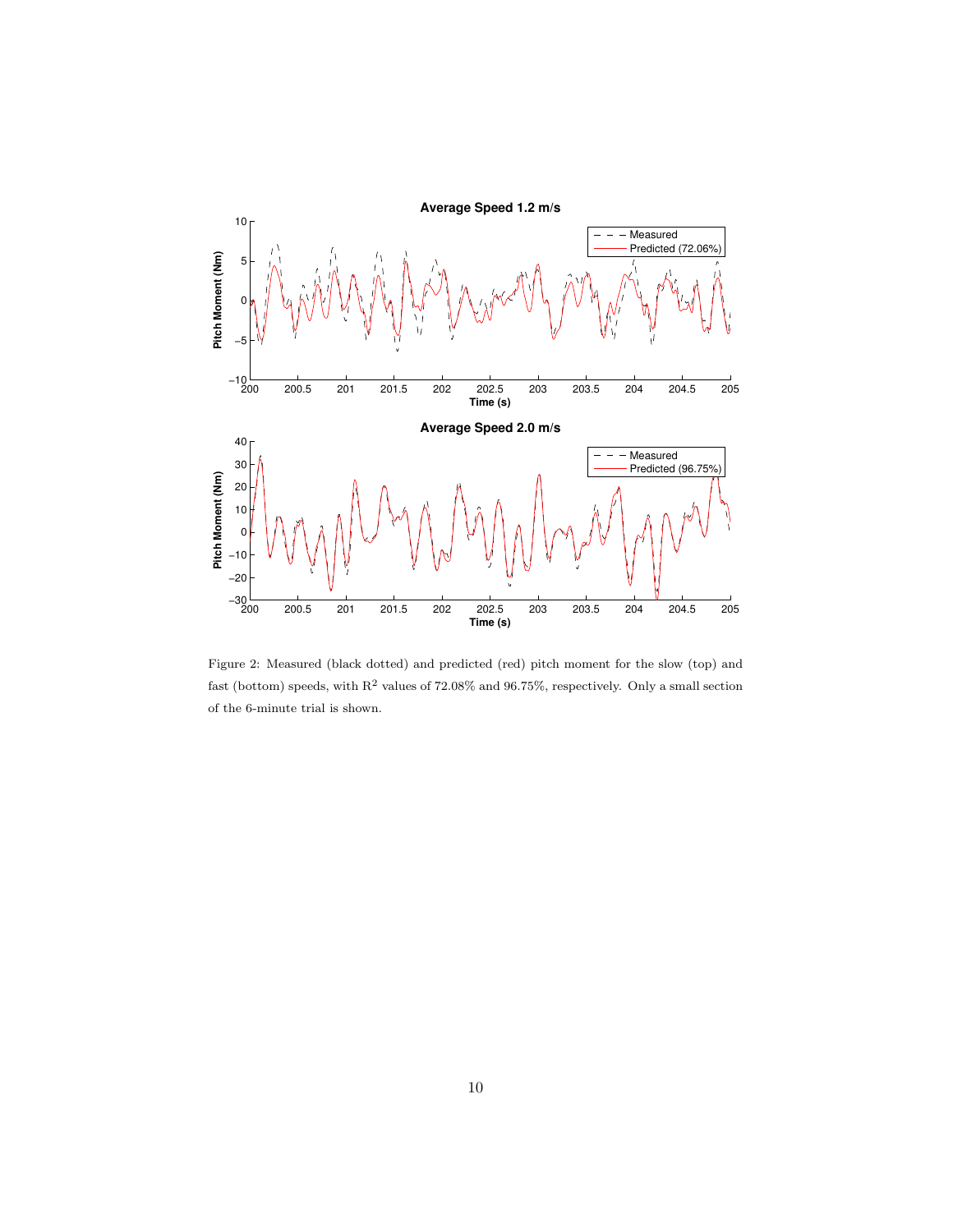

<span id="page-10-0"></span>Figure 3: Root-mean-square (RMS) of the uncompensated (blue) and compensated (red) pitch moment as the cutoff frequency of the low-pass, second-order filter was increased from a range of 1-20 Hz. The dashed line indicates the results obtained at 6 Hz